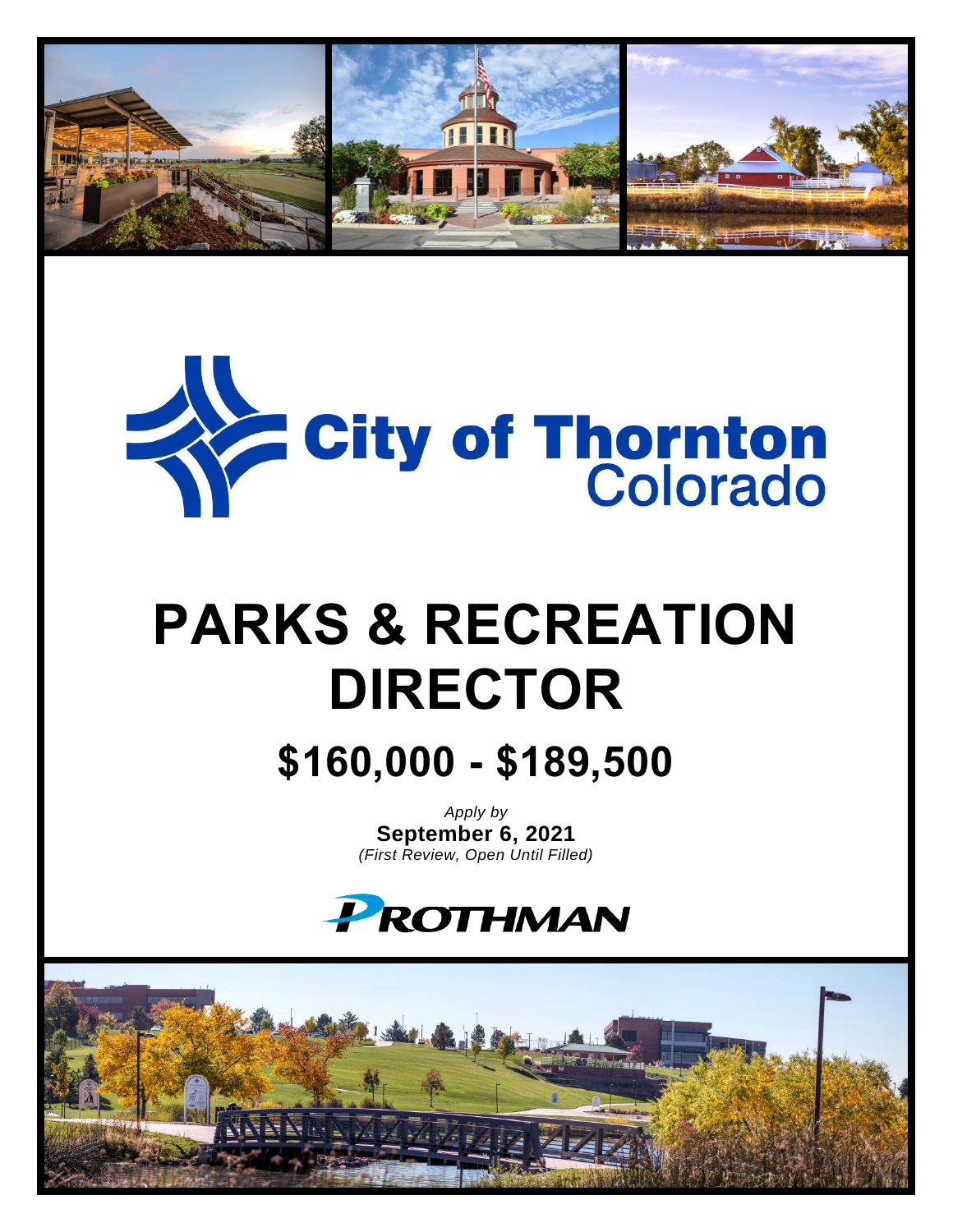#### **THORNTON, COLORADO**



Located in the northeast quadrant of the Denver metropolitan area and comprising 37 square miles, the city of Thornton is Colorado's

sixth largest city and home to a diverse and growing population of 146,000 residents. The city is only 10 minutes from downtown Denver, 35 minutes from Denver International Airport (DIA) and less than 2 hours from the Breckenridge and Vail ski areas. The community's location provides an ideal environment for a wide range of businesses to thrive, and the community's natural setting of ridgelines, wildlife, waterways, rolling hills, and undeveloped land provide Thornton residents with amenities and an abundance of recreational opportunities that contribute to a unique and excellent quality of life. Thornton's location also allows for easy access to the region's 28 major resort areas found in the nearby Rocky Mountains, which offers skiing, hiking, rafting, and camping, as well as beautiful and breathtaking scenic wonders, all within a two-hour drive. Cultural activities, including numerous museums, gardens, the opera and symphony, are readily available in Denver and other nearby communities such as Boulder, Fort Collins, Loveland, Greeley and Arvada.

Thornton has aggressively pursued recreation programs with nearly 1,000 acres of land developed or designated for public parks. The city's 18-hole municipal golf course, numerous lighted tennis courts, athletic fields, indoor and outdoor swimming pools, recreation centers and gymnasiums present recreation opportunities for people of all ages and activity levels. Sports fans can also enjoy the region's multiple professional sports teams, including the Denver Broncos, Colorado Rockies, Colorado Avalanche, Colorado Rapids and the Denver Nuggets.

The region's residents are well educated. Nine major universities and colleges are located within a 45-mile radius of the community, along with numerous smaller institutions of higher learning. The larger institutions include the Universities of Colorado at Boulder and Denver, University of Denver, Metropolitan State College, University of Northern Colorado, Colorado State University, Colorado School of Mines, Regis University, and Colorado Christian University.

Thornton is served primarily by two school districts encompassing four high schools, five middle schools and fourteen elementary schools.

To learn more about the incredible opportunities found in and around the city of Thornton, please visit [www.thorntonco.gov.](http://www.thorntonco.gov/)



#### **THE CITY**

Operating on a 2021 total budget of \$437,053,743 with approximately 1,100 FTEs, the city of Thornton utilizes a Council-Manager form of government. Thornton's City Council consists of a mayor who is elected at large, and eight council members, where two are elected from each of the City's four wards.

The mayor and council members each serve staggered four-year terms. The City Manager, City Attorney, and Presiding Municipal Judge are appointed by and serve at the pleasure of the city council.

While the city council is responsible for setting policy for the city of Thornton, the City Manager is in charge of the day-to-day operations of the City, including hiring and supervising city staff.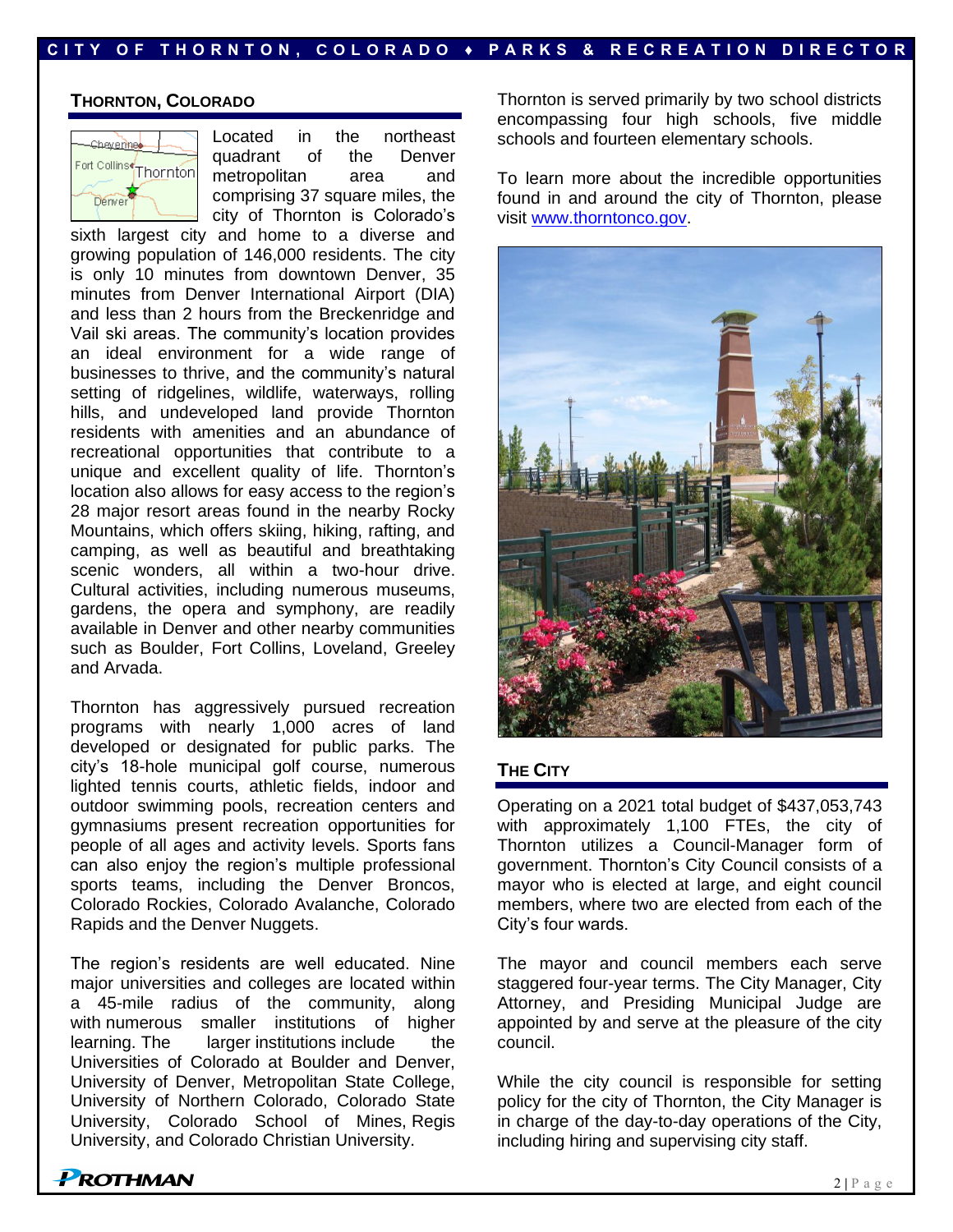

#### **THE DEPARTMENT & POSITION**

The Parks, Recreation, and Community Programs (PRCP) Department provides a wide array of activities and programs to meet the parks and recreation demand in the community. The Parks & Recreation Director is a direct report to the City Manager and oversees a department of anywhere between 100 - 300 FTEs and 400 - 500 parttime/seasonal employees, who are responsible for maintaining a parks and open space system of nearly 2,500 acres, including more than 1,500 acres of open space, roughly 90 separate parks, a City golf course (Thorncreek), and more than 130 miles of trails. The Director manages an annual operating budget of nearly \$24M as well as a capital budget of \$25M. Within the Director's authority include the following operations: Parks, Recreation, Active Adult Center, Projects & Planning, Golf Course Maintenance and Operations, Arts and Culture, Community Connections, and Community Engagement. To learn about each division of the PRCP Department, please view the attachment found [here.](https://prothman.com/JobFiles/2888/PRCP%20Department%20Overview.pdf)

Under direction of the City Manager, the Parks & Recreation Director leads, directs and manages all activities of the department including park maintenance, open space and construction, recreation, senior services, golf course maintenance and operations, community connections and engagement, and arts and culture. The Director also contributes to the development and support of the approved workplan to address the city and community priorities. For a full job description, please view the attachment found [here.](https://prothman.com/JobFiles/2888/Parks%20and%20Recreation%20Director%20Job%20Description.pdf)

#### **IDEAL CANDIDATE**

#### **Education & Experience:**

A Bachelor's degree in Parks & Recreation or a related field from an accredited college or university is preferred, along with eight (8) years of management experience in parks, recreation or related field, and five (5) years of supervisory experience. Any equivalent combination of education and experience may be considered. The ideal candidate will be an experienced manager in parks and recreation who can keep the department focused on its core mission, complete projects on time and in budget, demonstrate program and capital project management with service delivery to Thornton's residents and stakeholders, and bring people together to concentrate on achieving Thornton City Council objectives for its Park and Recreation system.

#### **Necessary Knowledge, Skills & Abilities:**

- Skill in delegating with purpose and clarity and demonstrated skill in effectively managing people.
- Ability to be decisive, knowing when to move forward, and taking ownership of outcomes.
- Political acumen and sensitivity to be effective within a broad range of interests.
- Excellent executive management skills and a comprehensive knowledge of all facets of the park and recreation.
- Strong financial acumen and solid experience in budgeting and long-range financial planning.
- Exceptional written and oral communication skills which will be used to clearly communicate the policies and strategic objectives to staff and citizens in a clear and concise manner.

• Ability to lead by example, setting the standard for all members. Must have a strong and confident presence, be a good listener, be accessible, and understand the importance of maintaining close and consistent communication with staff.

• A track record for delivering results, building accountability for staff at all levels and creating a positive working environment characterized by teamwork and innovation.

• The ability to communicate with community members on a timely basis regarding the mission, needs and goals of the organization.